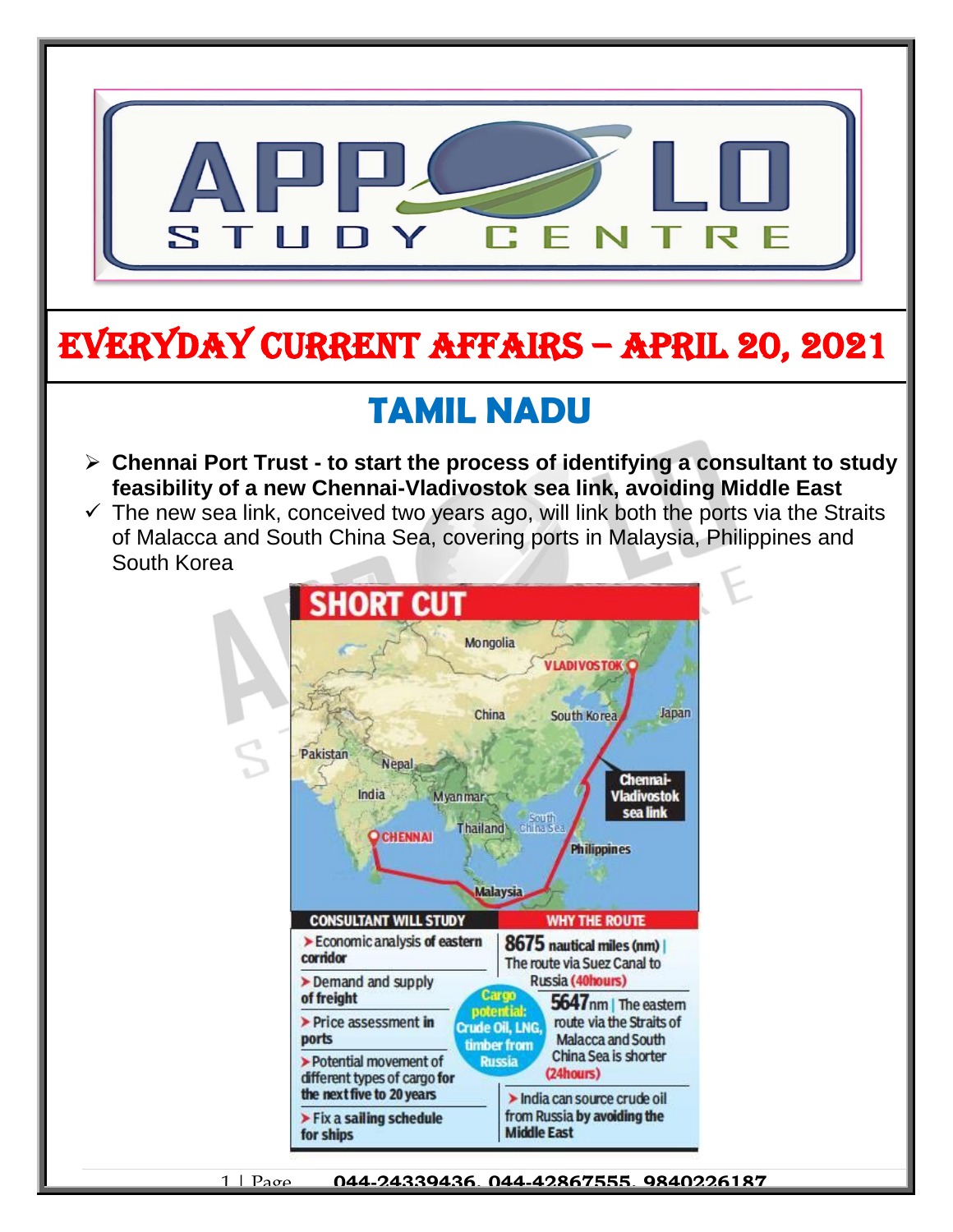- $\checkmark$  The commercial bids or final bids for the feasibility study are expected to be opened on April 22.
- $\checkmark$  The consultant will study the route, its revenue potential, the goods that can be transported and other details in around four to five months after the contract has been awarded.
- $\checkmark$  The Eastern maritime corridor is shorter and ships will be able to sail to the destination in Russia in 24 hours as against the longer route via Suez Canal and Europe.
- $\checkmark$  The main aim of the route is to import crude oil and LNG as part of the efforts to explore import options from countries other than those in the Middle East.
- $\checkmark$  ONGC Videsh has already started production in an offshore field off Sakhalin Islands in Russia.
- $\checkmark$  There is also scope for bringing coal, timber, machinery, agriculture produce, vehicles, tin, gold, diamond and other materials from Russia.
- $\checkmark$  So far there is no direct connectivity between Chennai port and the Russian ports
- $\checkmark$  At present, cargo movements from Chennai to Vladivostok passes through Visakhapatnam, Kolkata, Myanmar, Malaysia and reaches Suez Canal from there to the east coast of Russia.
- $\checkmark$  The route is being prepared after Prime Minister Narendra Modi signed an agreement at Vladivostok in 2019.
- $\checkmark$  The proposed eastern maritime corridor will link ports of Chennai, Visakhapatnam and Kolkata with those of ports in Vladivostok, Vostochny and Olga in the east coast of Russia.

### **NATIONAL**

- **On April 19, the Centre - permitted all persons above 18 years of age to receive anti-Covid shots from May 1**
- $\checkmark$  The Centre also allowed states, hospital chains as well as corporate houses to procure and vaccinate all eligible recipients.
- $\checkmark$  The decision was taken at a meeting chaired by PM Narendra Modi in New Delhi

| STATES CAN FIX <b>age criteri</b>                |                                           |
|--------------------------------------------------|-------------------------------------------|
| $\blacktriangleright$ Vaccine manufacturers will | people above 18 years                     |
| supply 50% of their monthly                      | > Pvt hosps will have to                  |
| doses to Centre and will be free                 | procure supplies exclusively              |
| to supply remaining 50% to                       | from 50% supply earmarked fo              |
| states and in open market                        | other than central channel                |
| $\blacktriangleright$ Vax firms to make advance  | > States and hospital chains              |
| declaration of price that will                   | will be allowed to procure                |
| be available to states & in                      | vaccines directly from                    |
| open market before May 1.                        | manufacturers and even                    |
| Pvt vaccination providers to                     | contract them from abroad                 |
| also declare self-set price                      | $\triangleright$ Free shots will continue |
| > States will be free to decide                  | at govt centres for people                |
| the age bar for any category of                  | above 45 years of age                     |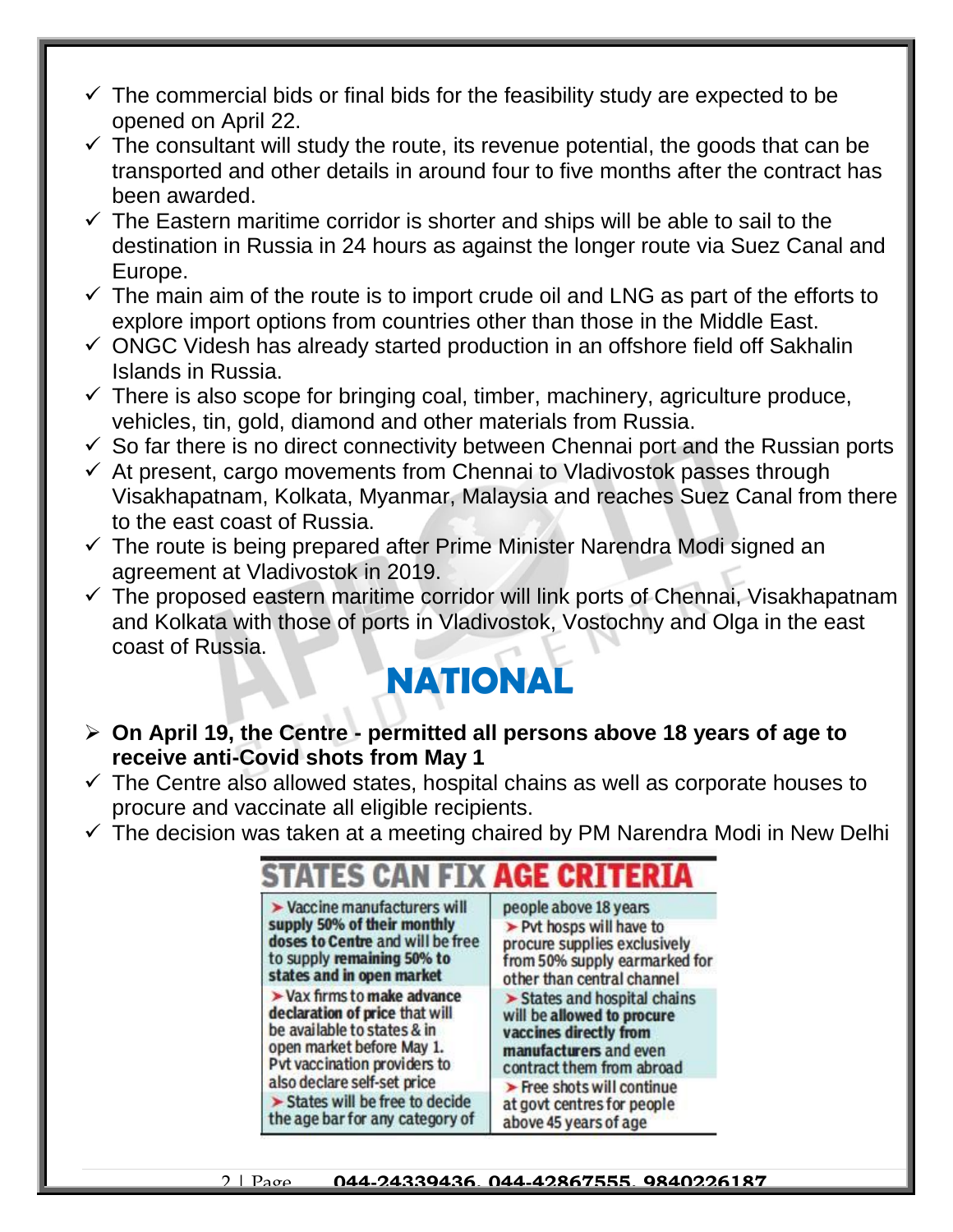- $\checkmark$  The government expects a satisfactory coverage of vulnerable groups currently eligible for vaccination by April 30
- $\checkmark$  Pharma companies manufacturing in India will be free to sell 50% of their production to states and hospital chains at a pre-fixed price for vaccination of people above 18 outside the central programme.
- $\checkmark$  States and hospital chains will be allowed to procure vaccines directly from manufacturers approved for use by the Centre.
- $\checkmark$  Moreover, states will be free to decide the age bar for any category of people above 18
- $\checkmark$  Meanwhile, the central programme of vaccinating all above 45 will continue with the shots given for free in government hospitals.
- $\checkmark$  As on date, India has administered 12.69 crore doses since the rollout of the vaccination drive on January16
- $\checkmark$  In the first phase, health and frontline workers were given priority, followed by those above 60 and then 45-plus in subsequent phases.

#### **INTERNATIONAL**

- **Israel – has recently announced a National Plan to reduce 80% of Greenhouse gas emissions by 2050 as against an earlier deadline of 2015.**
- $\checkmark$  The Ministry of Energy of Israel aims to shut down all coal-fired power plants by 2025 and increase the production of renewable energy in due course
- $\checkmark$  It aims to reduce greenhouse gas emissions in the electricity sector by 75% to 85% by 2050.
- $\checkmark$  The plan involves a transition of 25% of buses and vehicles in the country to be zero-emission by 2030.
- $\checkmark$  The government will direct homes and businesses to adopt public transportation hubs and will create sustainable and walkable communities.
- $\checkmark$  The downtown areas are to be closed for cars and only those vehicles that do not pollute are to be allowed in these regions.
- $\checkmark$  The country is to move towards solar and hydrogen energy to achieve the targets.
- $\checkmark$  Further, around 25% of new apartment buildings are expected to become green energy buildings.

### **INDIA AND OTHER COUNTRIES**

- **On April 19, UK Prime Minister Boris Johnson – announced the cancellation of his trip to India on April 25 following the grim Covid situation**
- $\checkmark$  The leader is expected to hold a virtual call with PM Narendra Modi instead.
- $\checkmark$  UK has proposed to add India to the red list from April 23, which means anyone who is not a UK/Irish citizen or resident can't enter the UK if they have been in India in the previous 10 days.
- $\checkmark$  The trip was meant to see announcements of a post-Brexit enhanced trade partnership and deepening defence, security ties in the Indo-Pacific region.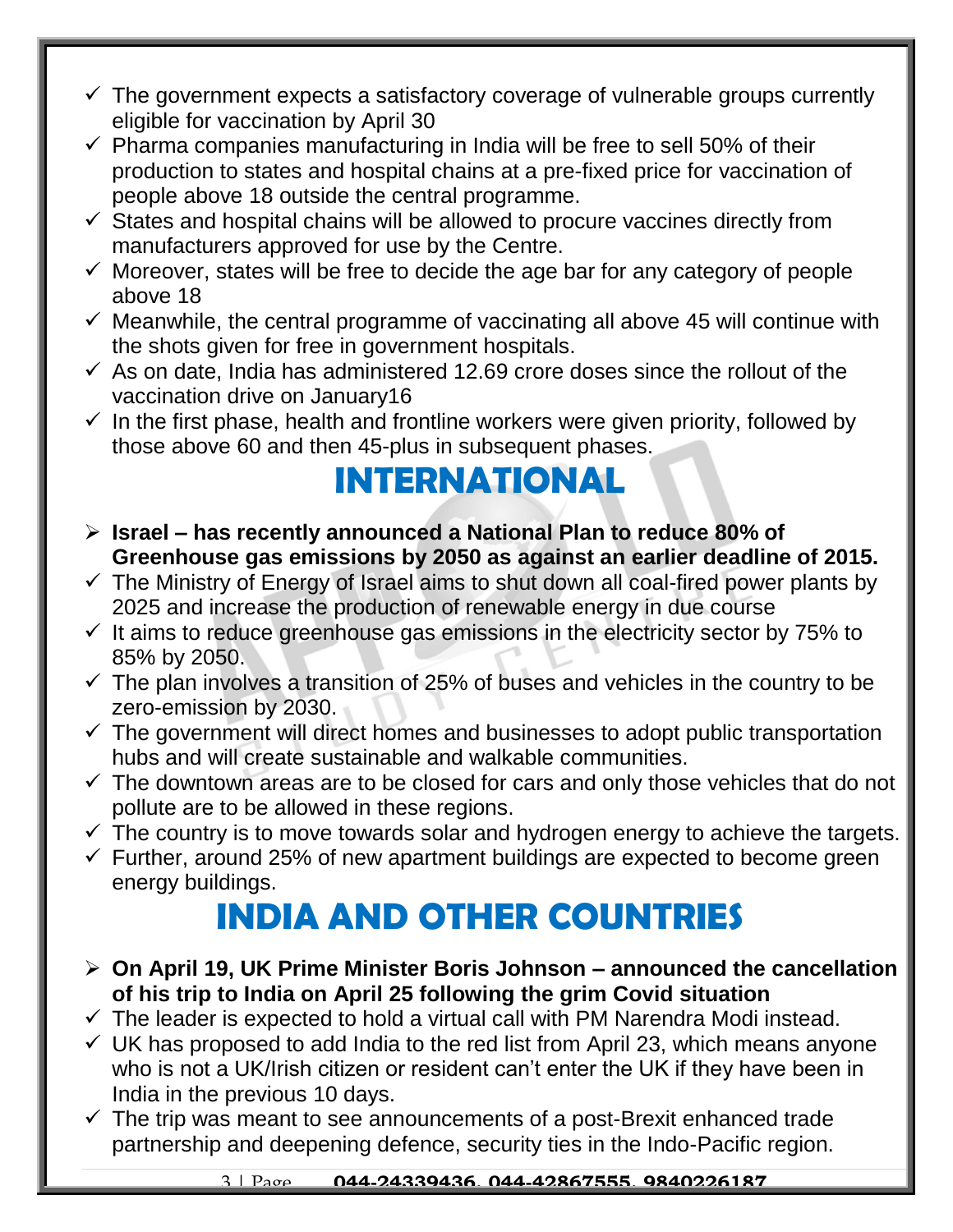- **India and Germany - have recently signed a Memorandum of Understanding on "Cities Combating Plastic Entering the Marine Environment".**
- $\checkmark$  The agreement mainly focuses on sustainable solid waste management.
- $\checkmark$  It will help India achieve the goal of phasing out single use plastics by 2022.
- $\checkmark$  The project is being launched under a joint declaration made by both the countries regarding cooperation in prevention of marine litter in 2019.
- $\checkmark$  The project is to be implemented mainly in the states of Kerala, Uttar Pradesh and Andaman and Nicobar Islands over a period of three and half years.
- $\checkmark$  It will mainly benefit cities such as Port Blair, Kochi and Kanpur.
- $\checkmark$  The project will help the cities in improving their system of garbage collection and segregation.
- $\checkmark$  Around 15% to 20% of the plastics entering the oceans are through the river system.
- $\checkmark$  India is the twelfth largest source of marine litter in the world.
- $\checkmark$  By 2025, it is expected to become the fifth largest source of marine litter.
- $\checkmark$  India consumes 16.5 million tonnes of plastics annually, of which 43% are single use plastic material.

#### **DEFENCE**

 **India and Kyrgyzstan - commenced the 8th edition of a joint Special Forces Military Exercise - the "Khanjar"- on April 16**



- $\checkmark$  It was held at the Special Forces Brigade of National Guards of the Kyrgyz Republic in Bishkek**,** the capital of the host Kyrgyzstan**.**
- $\checkmark$  The two-week exercise will focus on counter-terrorism and high-altitude and mountain warfare.
- $\checkmark$  The Khanjar exercise is held annually between India and Kyrgyzstan since 2011.